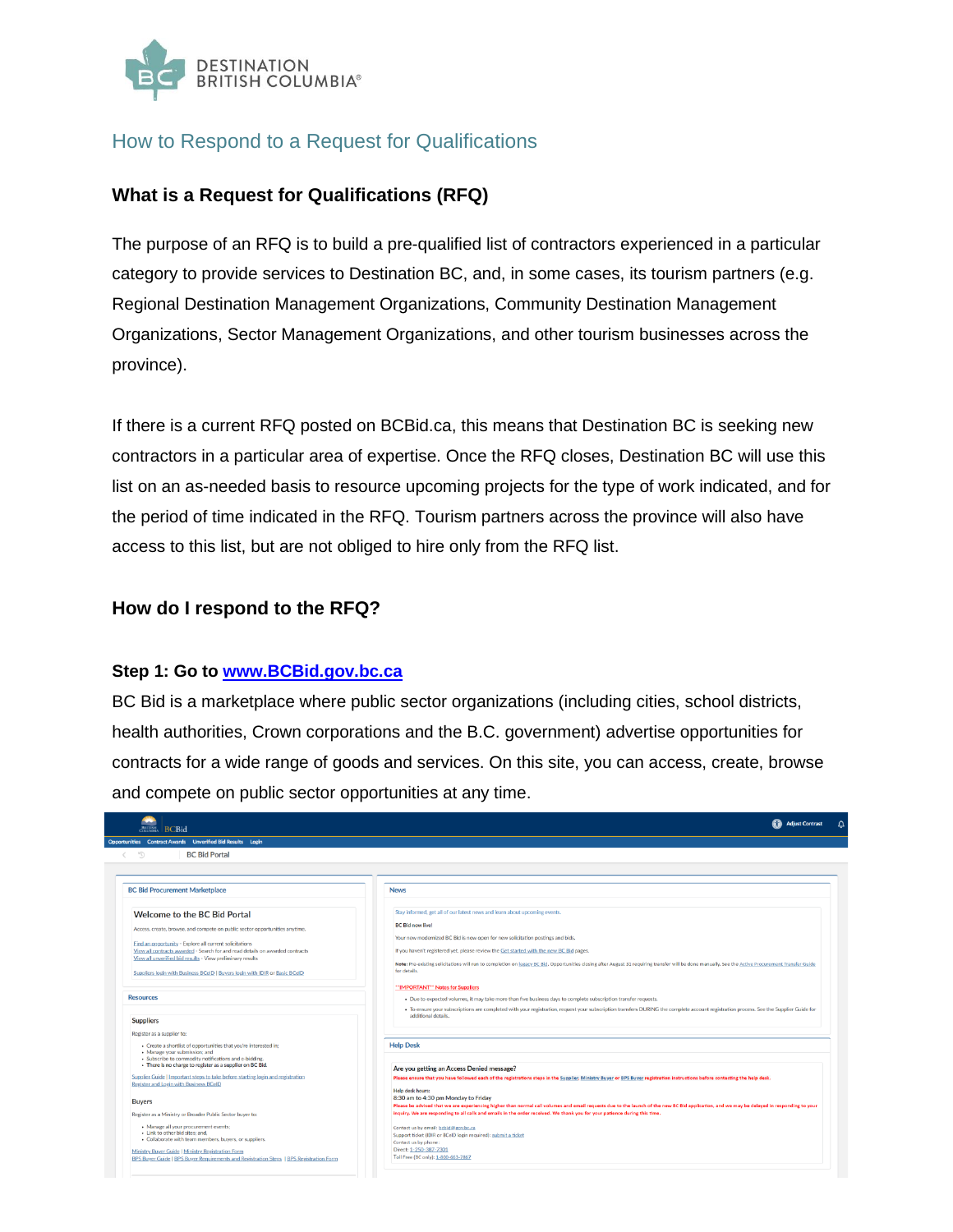

# **Step 2: Click on "Find an Opportunity"**

# **BC Bid Procurement Marketplace**

# **Welcome to the BC Bid Portal**

Access, create, browse, and compete on public sector opportunities anytime.

**Find an opportunity - Explore all current solicitations** 

View all contracts awarded - Search for and read details on awarded contracts View all unverified bid results - View preliminary results

Suppliers login with Business BCeID | Buyers login with IDIR or Basic BCeID

#### **This takes you to "Opportunities"**

|                                               | <b>Contract Awards</b> Unverified Bid Results Login  |                                                                       |                             |                                                    |
|-----------------------------------------------|------------------------------------------------------|-----------------------------------------------------------------------|-----------------------------|----------------------------------------------------|
| <b>Opportunities</b><br>D<br>≺                |                                                      |                                                                       |                             |                                                    |
|                                               |                                                      |                                                                       |                             |                                                    |
| <b>前</b> Expected date format: yyyy-MM-dd     |                                                      |                                                                       |                             |                                                    |
|                                               |                                                      |                                                                       |                             |                                                    |
| Search by keyword (e.g. title, number, topic) |                                                      |                                                                       |                             |                                                    |
|                                               |                                                      |                                                                       |                             |                                                    |
| Filter by:                                    |                                                      |                                                                       |                             |                                                    |
|                                               |                                                      |                                                                       |                             |                                                    |
|                                               |                                                      |                                                                       | <b>Issue Date</b>           |                                                    |
| <b>Status</b>                                 | <b>Opportunity Type</b>                              | <b>Region</b>                                                         | (From)                      | (T <sub>O</sub> )                                  |
| $\blacktriangledown$                          | $\overline{\phantom{a}}$                             | $\blacktriangledown$                                                  | $\Xi$                       | $\overline{\Xi}$                                   |
|                                               |                                                      |                                                                       | <b>Closing Date</b>         |                                                    |
| Organization<br>$\overline{\phantom{a}}$      | <b>Industry Category</b><br>$\overline{\phantom{a}}$ | Goods & Services Commodity Code (BC only)<br>$\overline{\phantom{a}}$ | (From)<br>$\frac{a-b}{1+a}$ | (T <sub>O</sub> )<br>$\frac{1-\delta}{1+\epsilon}$ |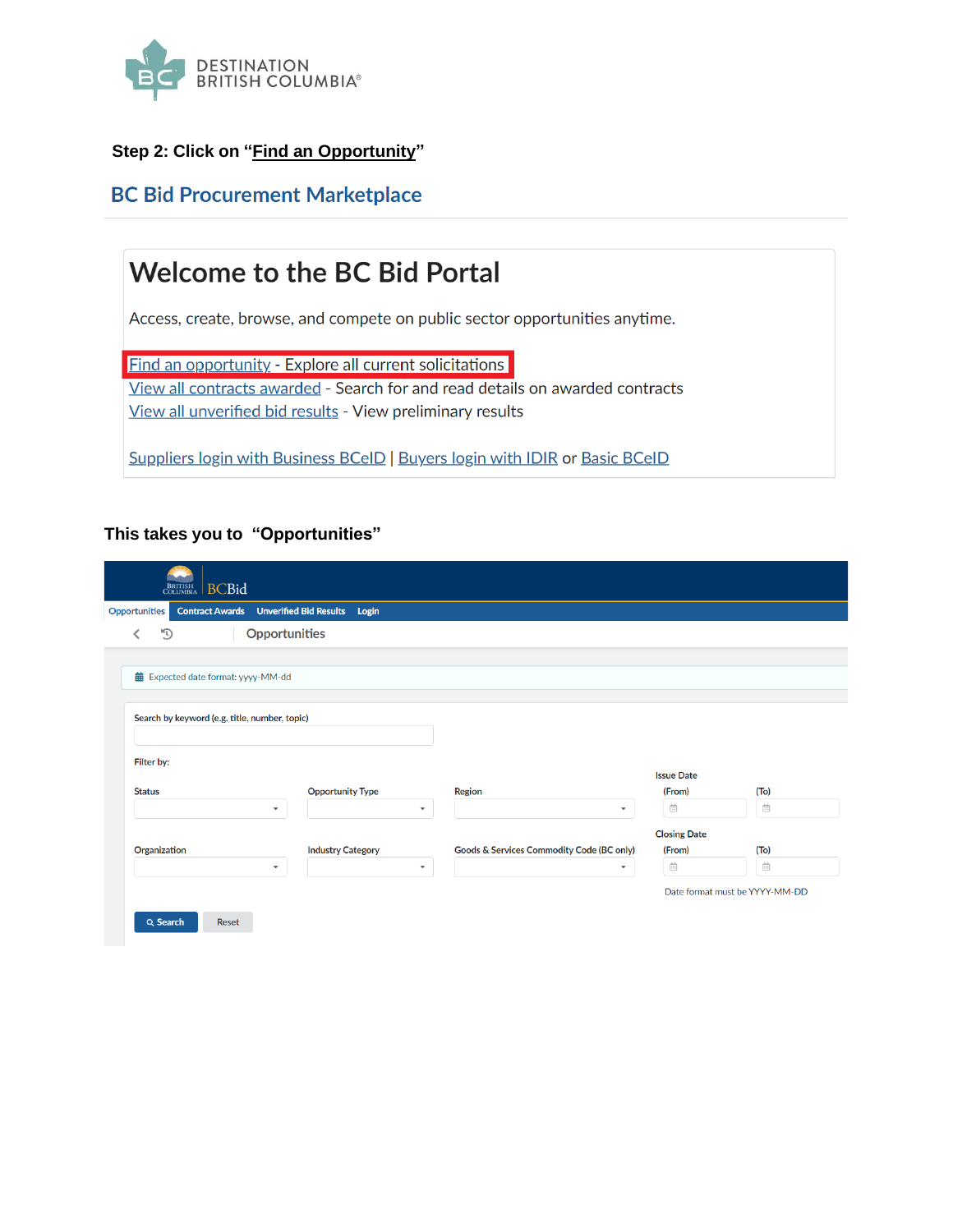

#### **Step 3: Click on "Filter by organization" and enter "Destination BC Corp."**

| <b>BCBid</b><br><b>BRITISH</b><br>COLUMBIA          |                                          |                                           |                                            |                                       |
|-----------------------------------------------------|------------------------------------------|-------------------------------------------|--------------------------------------------|---------------------------------------|
| <b>Contract Awards</b><br>Opportunities             | <b>Unverified Bid Results</b> Login      |                                           |                                            |                                       |
| Opportunities<br>$\mathbb{D}$<br>∢                  |                                          |                                           |                                            |                                       |
|                                                     |                                          |                                           |                                            |                                       |
| <b>盖</b> Expected date format: yyyy-MM-dd           |                                          |                                           |                                            |                                       |
|                                                     |                                          |                                           |                                            |                                       |
| Search by keyword (e.g. title, number, topic)       |                                          |                                           |                                            |                                       |
|                                                     |                                          |                                           |                                            |                                       |
| Filter by:                                          |                                          |                                           |                                            |                                       |
|                                                     |                                          |                                           | <b>Issue Date</b>                          |                                       |
| <b>Status</b>                                       | <b>Opportunity Type</b>                  | <b>Region</b>                             | (From)                                     | (T <sub>O</sub> )                     |
| $\overline{\phantom{a}}$                            | $\mathbf{v}$                             | ٠                                         | $\begin{bmatrix} 0.4 \\ 0.1 \end{bmatrix}$ | $\frac{\hbar\omega}{1+z}$             |
|                                                     |                                          |                                           | <b>Closing Date</b>                        |                                       |
| Organization<br>$\odot$ -<br>Destination BC Corp. × | <b>Industry Category</b><br>$\mathbf{v}$ | Goods & Services Commodity Code (BC only) | (From)<br>$\overline{\Xi}$                 | (T <sub>O</sub> )<br>$\overline{\Xi}$ |
|                                                     |                                          | $\overline{\phantom{a}}$                  |                                            |                                       |
|                                                     |                                          |                                           | Date format must be YYYY-MM-DD             |                                       |
|                                                     |                                          |                                           |                                            |                                       |
| Q Search<br>Reset                                   |                                          |                                           |                                            |                                       |
| <b>Filters</b>                                      |                                          |                                           |                                            |                                       |
| Organization: Destination BC Corp. X                |                                          |                                           |                                            |                                       |

#### **Step 4: Review Destination BC's Current RFQ Opportunities**



In the example above, you can see current RFQ opportunities for Destination BC:

- 1. There are 3 current RFQs for Destination BC
- 2. The PDFs with the relevant documents are indicated by links beside each number
- 3. The published date and the closing dates are indicated for each RFQ (typically most RFQs are posted for 3-4 weeks)
- 4. The amendments are indicated this indicates the number of question and answer documents posted related to each RFQ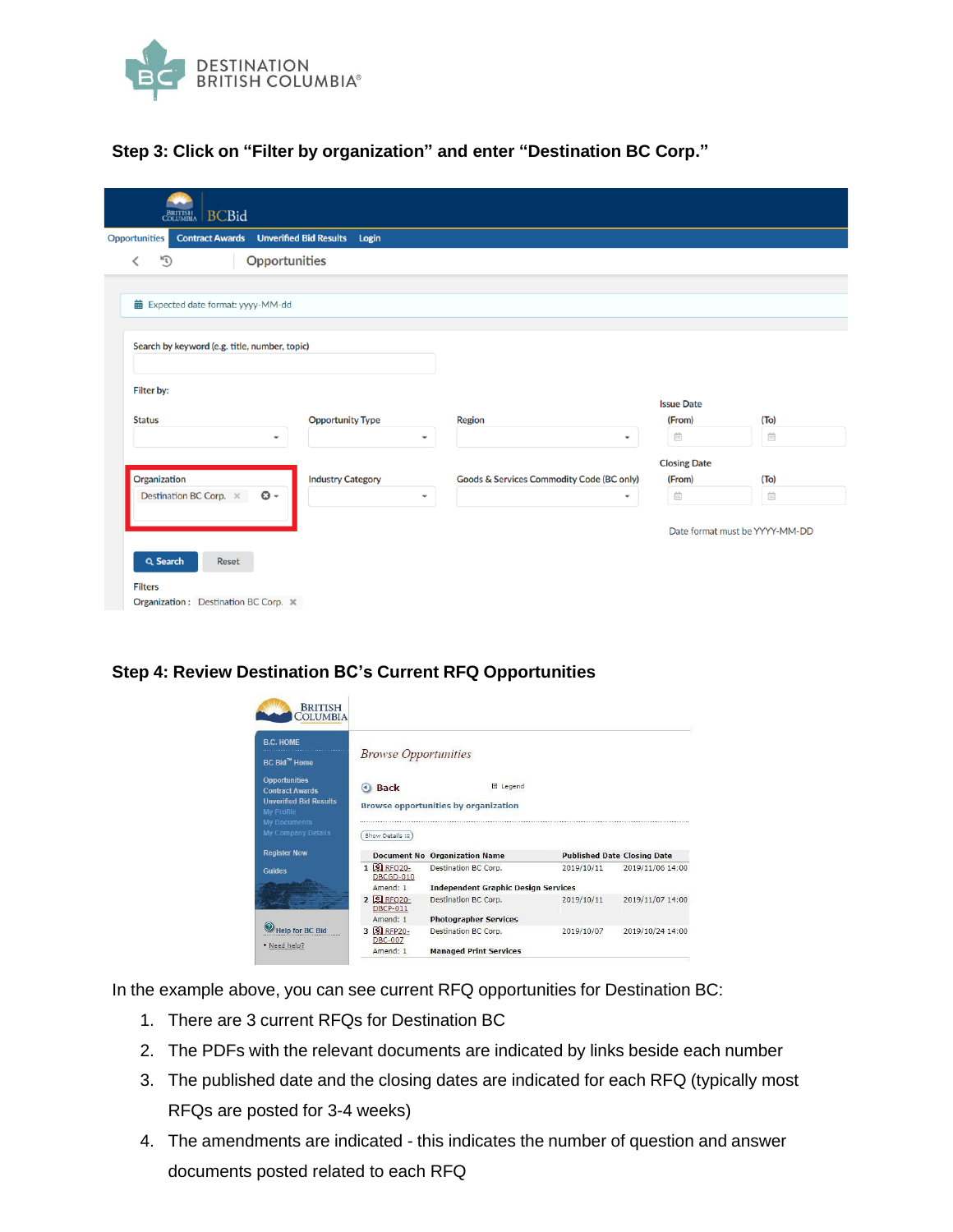

# **Step 5: Click on the relevant RFQ Opportunity**



Clicking on this link will open a new page that summarizes the opportunity (the RFQ Summary Page).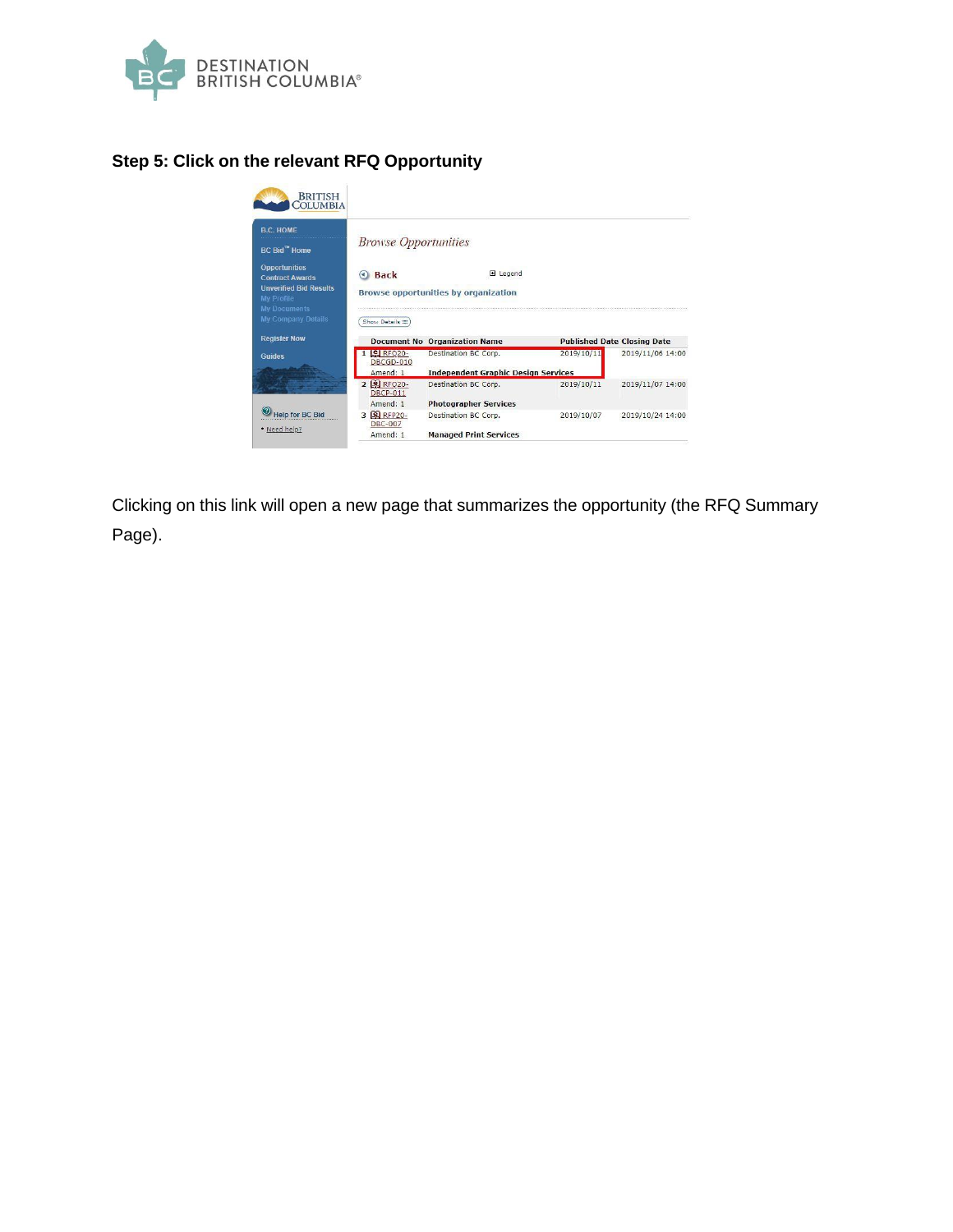

## **Step 6: Review the Request for Qualifications (RFQ) Summary Page**

This page provides you with all of the key information related to the particular RFQ; in the example below you will see:

- Name of the company issuing the RFQ Destination BC Corp
- Category of the RFQ in this example, Independent Graphic Design Services
- Supplier attachments exist
- Contact person
- Solicitation number
- Most recent Amendment
- Publishing and closing dates
- Amount of time remaining before submissions are due
- Summary of the opportunity

| Send Me<br><b>Amendments</b><br><b>Print</b><br>Refresh | <b>Destination BC Corp.</b><br><b>Independent Graphic Design</b> |                                          | • All Locations Specified<br>Supplier Attachments Exist                                                                                                                                                                                                                                                                                                                                                                                                                                                                                                                                           |                                                                                                                |  |
|---------------------------------------------------------|------------------------------------------------------------------|------------------------------------------|---------------------------------------------------------------------------------------------------------------------------------------------------------------------------------------------------------------------------------------------------------------------------------------------------------------------------------------------------------------------------------------------------------------------------------------------------------------------------------------------------------------------------------------------------------------------------------------------------|----------------------------------------------------------------------------------------------------------------|--|
| <b>Exit Document</b>                                    |                                                                  | <b>Services</b><br><b>Graphic Design</b> |                                                                                                                                                                                                                                                                                                                                                                                                                                                                                                                                                                                                   | . This document may be responded to<br>Online                                                                  |  |
| <b>Help Desk</b>                                        |                                                                  |                                          |                                                                                                                                                                                                                                                                                                                                                                                                                                                                                                                                                                                                   |                                                                                                                |  |
| Need help?                                              | For more information contact:                                    |                                          | Final                                                                                                                                                                                                                                                                                                                                                                                                                                                                                                                                                                                             |                                                                                                                |  |
|                                                         | Hilary Dempsey<br>Project Manager                                |                                          | Solicitation Number:                                                                                                                                                                                                                                                                                                                                                                                                                                                                                                                                                                              | RFQ20-DBCGD-010<br>Amendment #1                                                                                |  |
|                                                         | Destination BC Corp.                                             |                                          | Original Publish Date:                                                                                                                                                                                                                                                                                                                                                                                                                                                                                                                                                                            | 2019/10/09                                                                                                     |  |
|                                                         | <b>DBC</b><br>510 Burrard Street                                 |                                          | Publish Date:                                                                                                                                                                                                                                                                                                                                                                                                                                                                                                                                                                                     | 2019/10/11                                                                                                     |  |
|                                                         | Vancouver, British Columbia<br><b>V6C 3A8</b>                    |                                          | Close Date & Time:                                                                                                                                                                                                                                                                                                                                                                                                                                                                                                                                                                                | 2019/11/06 14:00                                                                                               |  |
|                                                         |                                                                  |                                          | Time Zone:                                                                                                                                                                                                                                                                                                                                                                                                                                                                                                                                                                                        | Pacific Time                                                                                                   |  |
|                                                         | Phone:                                                           |                                          |                                                                                                                                                                                                                                                                                                                                                                                                                                                                                                                                                                                                   |                                                                                                                |  |
|                                                         | Fax:                                                             |                                          | <b>Approx. Time Left:</b>                                                                                                                                                                                                                                                                                                                                                                                                                                                                                                                                                                         | 22day 3hr 21min 46sec                                                                                          |  |
|                                                         | Email: Hilary.Dempsey@DestinationBC.ca                           |                                          |                                                                                                                                                                                                                                                                                                                                                                                                                                                                                                                                                                                                   | All dates are yyyy/mm/dd                                                                                       |  |
|                                                         | <b>Summary Details:</b>                                          |                                          |                                                                                                                                                                                                                                                                                                                                                                                                                                                                                                                                                                                                   |                                                                                                                |  |
|                                                         | Addendum # 1 - October 11, 2019 - Questions & Answers #1         |                                          |                                                                                                                                                                                                                                                                                                                                                                                                                                                                                                                                                                                                   |                                                                                                                |  |
|                                                         |                                                                  |                                          |                                                                                                                                                                                                                                                                                                                                                                                                                                                                                                                                                                                                   |                                                                                                                |  |
|                                                         | Suppliers for Destination BC.                                    |                                          | This posting is to provide an opportunity for independent graphic designers to become Qualified                                                                                                                                                                                                                                                                                                                                                                                                                                                                                                   | Destination BC wishes to create a list of Qualified Suppliers with expertise in the area of graphic design.    |  |
|                                                         |                                                                  |                                          | The selected Respondents should be willing to work within an ecosystem of collaboration with other<br>Destination BC ("DBC") marketing agency partners and suppliers, as well as with Destination BC's<br>tourism partners (e.g. Regional Destination Management Organizations, Community Destination<br>Management Organizations, Sector Management Organizations, tourism businesses). The selected<br>Respondents will support Destination BC's goal of becoming the most highly recommended destination<br>in North America through engaging design that meets the objective and is on-brand. |                                                                                                                |  |
|                                                         |                                                                  |                                          | Based on the review of the Request for Qualifications (RFQ) Responses, Destination BC intends to<br>establish a List of Qualified Suppliers who, on an "as, if and when requested" basis, may be contacted<br>be shared with, and used by, our tourism partners across the province.                                                                                                                                                                                                                                                                                                              | directly, or asked to compete, to enter into Contract(s) for provision of design services. This list will also |  |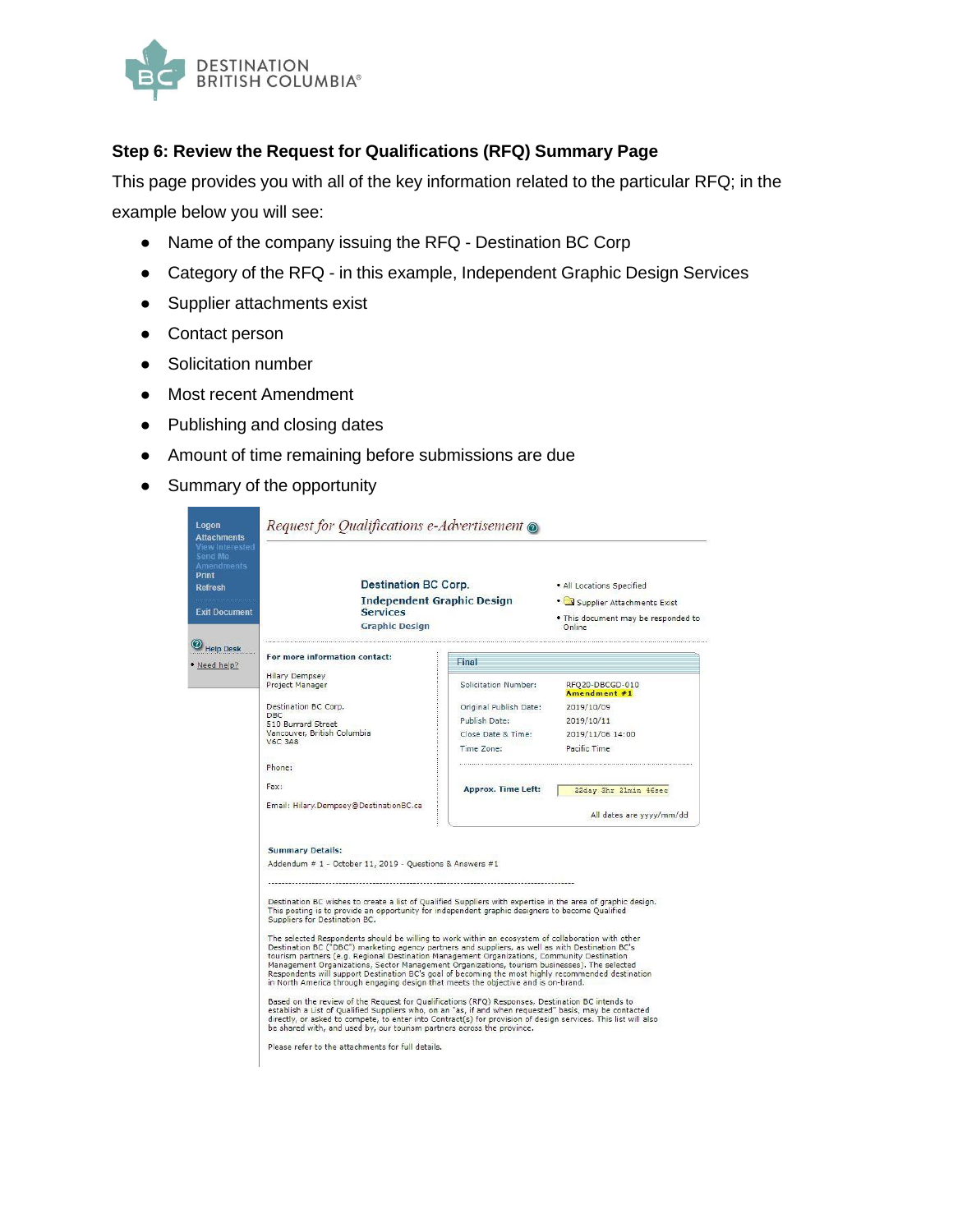

# **Step 7: Click on "Supplier Attachments Exist"**

| Logon<br><b>Attachments</b>                                                       | Request for Qualifications e-Advertisement @                                  |                           |                                               |  |
|-----------------------------------------------------------------------------------|-------------------------------------------------------------------------------|---------------------------|-----------------------------------------------|--|
| <b>View Interested</b><br>Send Me<br><b>Amendments</b><br>Print<br><b>Refresh</b> | <b>Destination BC Corp.</b>                                                   |                           | . All Locations Specified                     |  |
|                                                                                   | <b>Independent Graphic Design</b><br><b>Services</b><br><b>Graphic Design</b> |                           | Supplier Attachments Exist                    |  |
| <b>Exit Document</b>                                                              |                                                                               |                           | . This document may be responded to<br>Online |  |
| <b>Help Desk</b>                                                                  |                                                                               |                           |                                               |  |
| Need help?<br><b>Hilary Dempsey</b><br>Project Manager                            | For more information contact:                                                 | Final                     |                                               |  |
|                                                                                   |                                                                               | Solicitation Number:      | RFQ20-DBCGD-010<br>Amendment #1               |  |
|                                                                                   | Destination BC Corp.                                                          | Original Publish Date:    | 2019/10/09                                    |  |
|                                                                                   | DBC.<br>510 Burrard Street<br>Vancouver, British Columbia<br><b>V6C 3A8</b>   | Publish Date:             | 2019/10/11                                    |  |
|                                                                                   |                                                                               | Close Date & Time:        | 2019/11/06 14:00                              |  |
|                                                                                   |                                                                               | Time Zone:                | Pacific Time                                  |  |
|                                                                                   | Phone:                                                                        |                           |                                               |  |
|                                                                                   | Fax:                                                                          | <b>Approx. Time Left:</b> | 22day 3hr 21min 46sec                         |  |
|                                                                                   | Email: Hilary.Dempsey@DestinationBC.ca                                        |                           | All dates are yyyy/mm/dd                      |  |
|                                                                                   | <b>Summary Details:</b>                                                       |                           |                                               |  |
|                                                                                   | Addendum # 1 - October 11, 2019 - Questions & Answers #1                      |                           |                                               |  |

**Step 8: Open all attachments in "Additional Information to Download"**

|                       | <b>Additional Information to Download</b><br>Supplier Attachments may exist as header attachments, at the top of the tender plus, for certain |
|-----------------------|-----------------------------------------------------------------------------------------------------------------------------------------------|
| supplier attachments. | notices or ITOs, in the body of the notice. Please check to make sure that you have opened all                                                |
| Attachment Title      | (166.94 kB)<br>RFQ20-DBCGD-010 - Final<br>Supplier v                                                                                          |
| Attachment Title      | [562.96 kB]<br>RFQ20-DBCGD-010 - Appendix B<br>æ<br>Supplier v                                                                                |
| Attachment Title      | (115.87 kB)<br>Addendum #1 - Questions Answers #1<br>쪷<br>Supplier \                                                                          |

- 1. RFQ this is the PDF file that contains all of the information about the opportunity as well as the questions you will need to respond to in order to apply. Read all sections very carefully, making sure to answer all questions.
- 2. Appendix B sample contract which must be reviewed and the terms within it agreed to in the relevant section.
- 3. Addenda Questions & Answers related to the RFQ are posted regularly during the posting period; make sure to check back frequently to ensure you are aware of all clarifications and any changes to the RFQ.

Examples of each of these documents follow here: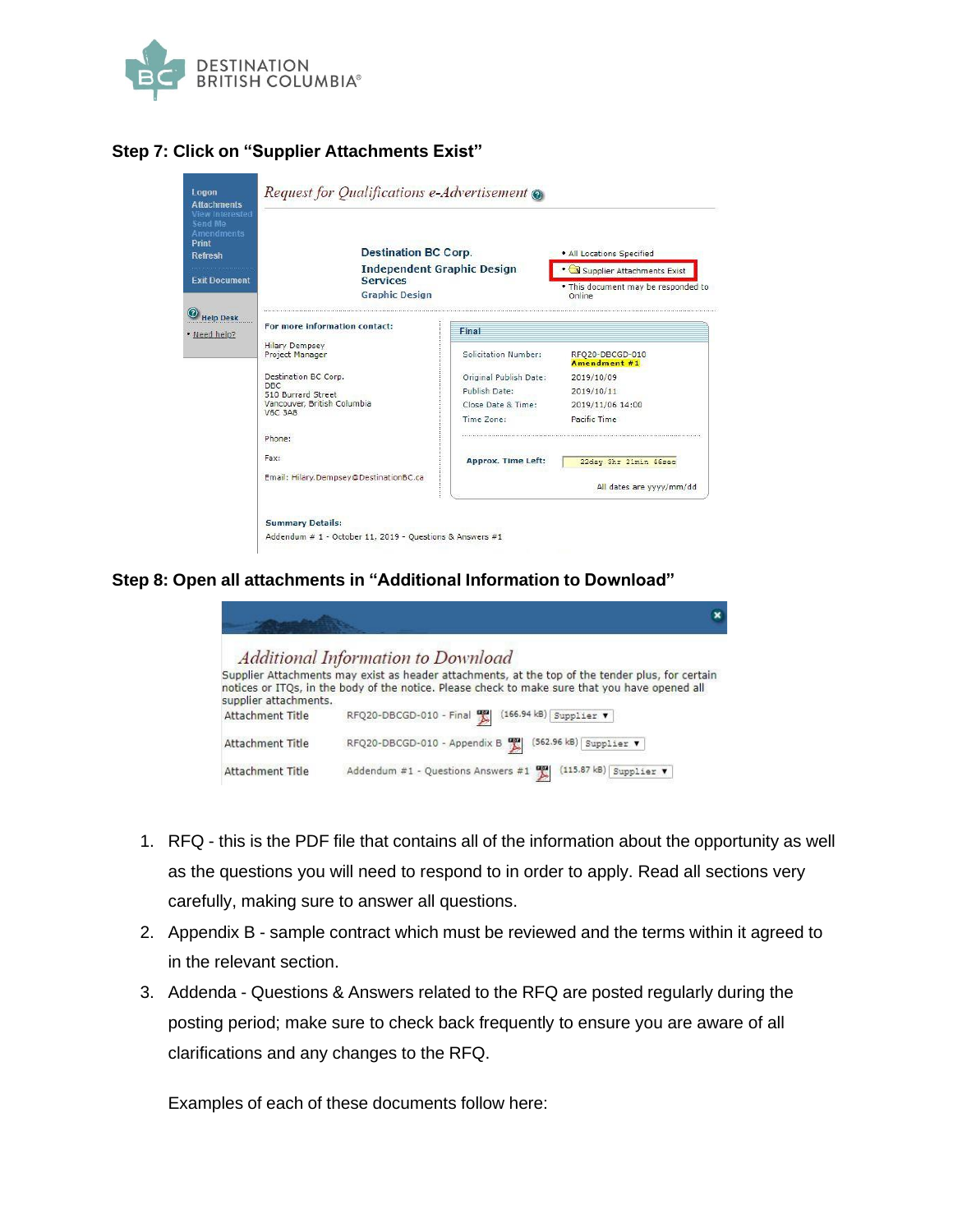

#### **Document Example A: Sample Request for Qualifications (RFQ) - cover page**



## **Document Example B: Sample General Service Agreement (GSA) - cover page**

This is the typical contract that Destination BC uses to create a contract with a successful pre-qualified supplier

| <b>DESTINATION</b><br>BRITISH COLUMBIA"<br>BC, |                                  |
|------------------------------------------------|----------------------------------|
|                                                | <b>GENERAL SERVICE AGREEMENT</b> |
|                                                | For Administrative Purposes Only |
| Control No.:<br><b>Requisitive N</b>           | Templete version: April 2011     |

## **Sample C: Addendum #1: Questions and Answers**

This is a sample of typical questions, received by the Contact Person via email, and with their respective answers responded to in the Addendum on **[www.BCBid.gov.bc.ca](https://new.bcbid.gov.bc.ca/page.aspx/en/usr/login?ReturnUrl=%2fpage.aspx%2fen%2fbuy%2fhomepage)**.

| DESTINATION<br><b>BRITISH COLUMBIAT</b>                                                                                                                                                                                                                        | DESTINATION<br>BRITISH COLUMBIA"                                                                                                                                                                              |
|----------------------------------------------------------------------------------------------------------------------------------------------------------------------------------------------------------------------------------------------------------------|---------------------------------------------------------------------------------------------------------------------------------------------------------------------------------------------------------------|
| Destination British Columbia                                                                                                                                                                                                                                   | Destination British Columbia                                                                                                                                                                                  |
| RFP20 DBCP 011 Photography Services                                                                                                                                                                                                                            | RFP20 DBCP 011 Photography Services                                                                                                                                                                           |
| Addendum #1: Questions and Answers                                                                                                                                                                                                                             | <b>Addendum #1: Questions and Answers</b>                                                                                                                                                                     |
| Question 1:                                                                                                                                                                                                                                                    | Question 4:                                                                                                                                                                                                   |
| Can companies from outside Canada apply for this opportunity?                                                                                                                                                                                                  | Can we submit the proposals via email?                                                                                                                                                                        |
| Answer 1:                                                                                                                                                                                                                                                      | Answer 4:                                                                                                                                                                                                     |
| Yes, independent photographers from outside Canada can apply for this opportunity. However,<br>please review the following carefully to ensure you qualify:                                                                                                    | Proposals must be submitted via email or on BC Bid as per instructions on the front cover of the<br>RFQ.                                                                                                      |
| a) To capture BC's diversity, we are looking for photographers who are located throughout<br>the province, both within and beyond Metro Vancouver, and especially in more remote<br>locations outside of major urban centres.                                  | Question 5:<br>How do I respond to the RFQ?                                                                                                                                                                   |
| b) All travel outside of British Columbia is the responsibility of the Respondent; only travel<br>expenses confirmed in a specific photography contract will be covered by Destination<br>BC or its partners.                                                  | Answer 6:<br>Please review all sections in the RFQ document, especially Section 11: RFQ Response<br>Requirements which outlines all sections that must be completed and how the response must<br>he submitted |
| c) Respondents must be available for meetings or communication between 8am - 4pm<br>PST.                                                                                                                                                                       | Question 6:                                                                                                                                                                                                   |
| d) The Mandatory Requirements state:<br>Respondents must be familiar with British Columbia and have captured photography in<br>similar landscapes and conditions to those of BC.                                                                               | We have seen that Destination BC has posted several RFQs for different creative services -<br>can we apply once for all categories?                                                                           |
| Question 2:                                                                                                                                                                                                                                                    | Answer 6:                                                                                                                                                                                                     |
| Do Respondents need to come to Vancouver/British Columbia for meetings?                                                                                                                                                                                        | No. Each RFQ must be responded to separately as each one is for a distinctly different                                                                                                                        |
| Answer 2:<br>Successful respondents may need to attend meetings between Sam - 4pm PST in Destination<br>BC's (or its partners') offices within 48 hours' notice. All travel expenses associated with these<br>meetings would be at the photographer's expense. | category with unique requirements.                                                                                                                                                                            |
| Question 3:                                                                                                                                                                                                                                                    |                                                                                                                                                                                                               |
| Can we perform the tasks (outlined in the RFQ) outside Canada?                                                                                                                                                                                                 |                                                                                                                                                                                                               |
| Answer 3:<br>No. As stated throughout the RFQ, we are looking for photographers who can capture the<br>diversity of British Columbia. Canada, therefore the photography must be captured within British<br>Columbia, Canada.                                   |                                                                                                                                                                                                               |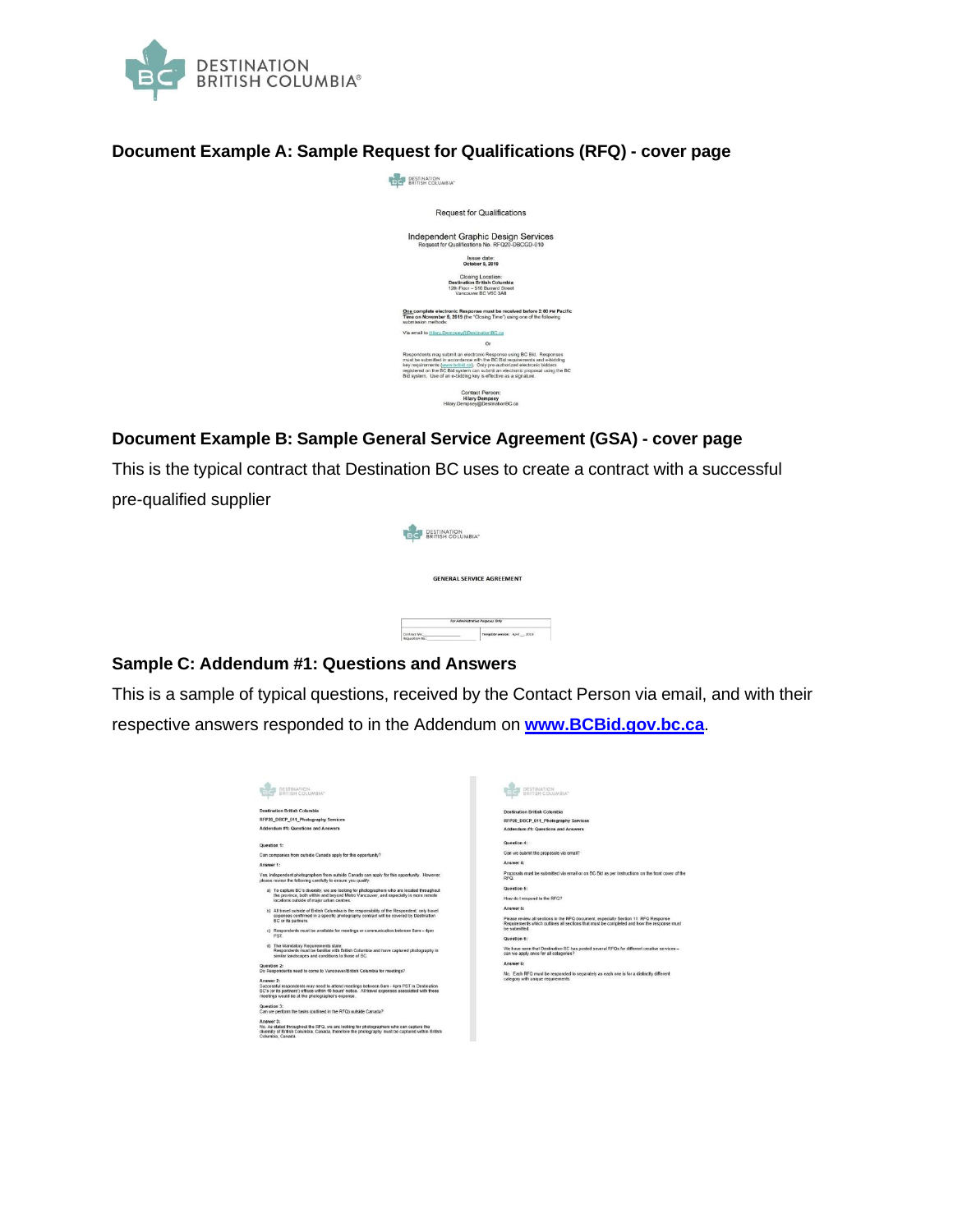

#### **Step 9: Review the RFQ document and respond to all RFQ questions**

- 1. The RFQ document contains extensive background information and legal terms, which should be read carefully; these sections are followed by a series of questions that you need to respond to in writing in order to apply for the RFQ category opportunity.
- 2. After reading the entire document, look for a section typically called **Response and Review Criteria.** Review these two tables within the Response and Review Criteria section:
	- a. Mandatory Requirements
	- b. Desirable Requirements

You must ensure that you meet **all** of the Mandatory Criteria, before beginning to respond to the questions outlined in Desirable Criteria.

3. Respond to the RFQ criteria following the checklist provided in the Section **RFQ Response Requirements** (sample below). You must respond in exactly the format indicated e.g. if a single PDF with a maximum size is required, ensure you submit a PDF file and do not exceed the file size. Read each question under Mandatory Requirements and Desirable Requirements carefully to ensure you provide all required information.



4. Send your completed response to the contact person indicated on the front page of the RFQ document before the deadline indicated on the front page of the RFQ. The deadline is specific e.g. 2pm on November 1, 2019 - any responses received after this deadline (even a few minutes after 2pm) will not be accepted. It is a good idea to attach a "Read receipt" request to your email before you send it; no individual confirmations will be sent.